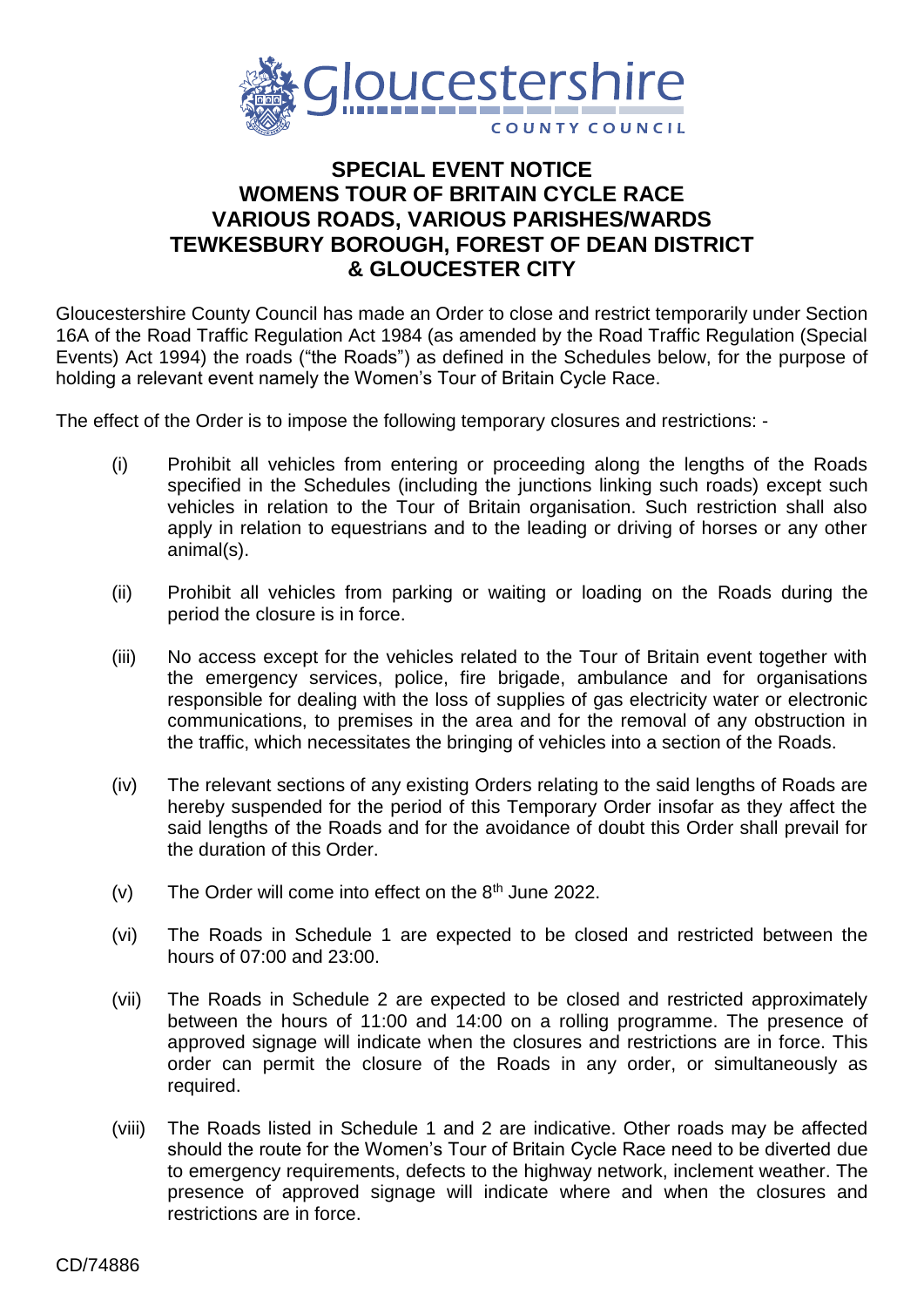## **SCHEDULE 1 (Full Road Closures 07:00 – 23:00 hours): Westgate Ward**

| <b>ROAD NUMBER AND NAME</b>  | <b>FROM</b>             | TO                      | <b>TOTAL</b>    |
|------------------------------|-------------------------|-------------------------|-----------------|
|                              |                         |                         | <b>DISTANCE</b> |
|                              |                         |                         | (metres)        |
| 480048 - Severn Road         | <b>Commercial Road</b>  | <b>Llanthony Road</b>   | 363             |
| $A4301 - The Quay$           | <b>Commercial Road</b>  | <b>Westgate Street</b>  | 391             |
| 480043 - Ladybellgate Street | Longsmith Street        | <b>Commercial Road</b>  | 167             |
| 480016 - Longsmith Street    | <b>Southgate Street</b> | Ladybellgate Street     | 113             |
| C8014 - Commercial Road      | Kimbrose Way            | <b>Southgate Street</b> | 81              |
| C8014 - Southgate Street     | Kimbrose Way            | Longsmith Street        | 208             |
| 480044 - Parliament Street   | <b>Southgate Street</b> | <b>Brunswick Road</b>   | 229             |
| A4301 - Commercial Road      | Kimbrose Way            | The Quay                | 230             |
| A430 - Kimbrose Way          | <b>Southgate Street</b> | <b>Commercial Road</b>  | 44              |
| 482695 - Llanthony Road      | <b>Southgate Street</b> | Severn Road             | 367             |
| C8001 - Spa Road             | <b>Southgate Street</b> | <b>Brunswick Road</b>   | 219             |
| A430 - Southgate Street      | Kimbrose Way            | St Ann Way              | 516             |

## **SCHEDULE 2 (Rolling Road Closures 11:00 – 14:00 hours)**

| <b>ROAD NUMBER</b>     | <b>FROM</b>            | <b>TO</b>                  | <b>TOTAL</b>    | <b>PARISH/WARD</b> |
|------------------------|------------------------|----------------------------|-----------------|--------------------|
| <b>AND NAME</b>        |                        |                            | <b>DISTANCE</b> |                    |
|                        |                        |                            | (metres)        |                    |
| A430 - St Ann          | Southgate Street       | <b>Hempsted Lane</b>       | 602             |                    |
| Way                    |                        |                            |                 |                    |
| A430 - Hempsted        | St Ann Way             | <b>Llanthony Road</b>      | 78              |                    |
| Lane                   |                        |                            |                 |                    |
| A430 - Llanthony       | <b>Hempsted Lane</b>   | Castle Meads Way           | 274             |                    |
| Road                   |                        |                            |                 | Gloucester non-    |
| $A430 - Castle$        | <b>Llanthony Road</b>  | <b>Westgate Street</b>     | 1045            | parish / Westgate  |
| Meads Way              |                        |                            |                 |                    |
| A417 – Westgate        | <b>Castle Meads</b>    | Over Bridge                | 478             |                    |
| <b>Street</b>          | Way                    |                            |                 |                    |
| <b>A417 – Over</b>     | <b>Westgate Street</b> | A40 Dual                   | 218             |                    |
| <b>Bridge</b>          |                        | Carriageway                |                 |                    |
|                        |                        | <b>Westbound Slip Road</b> |                 |                    |
|                        |                        | to B4215 Newent            |                 |                    |
|                        |                        | Junction                   |                 |                    |
| A40 - Dual             | Over Bridge            | A40 Dual                   | 1587            | Highnam /          |
| Carriageway            |                        | Carriageway                |                 | Highnam with       |
| Westbound Slip         |                        | Westbound to B4215         |                 | Haw Bridge         |
| Road to B4215          |                        | Highnam Roundabout         |                 |                    |
| <b>Newent Junction</b> |                        |                            |                 |                    |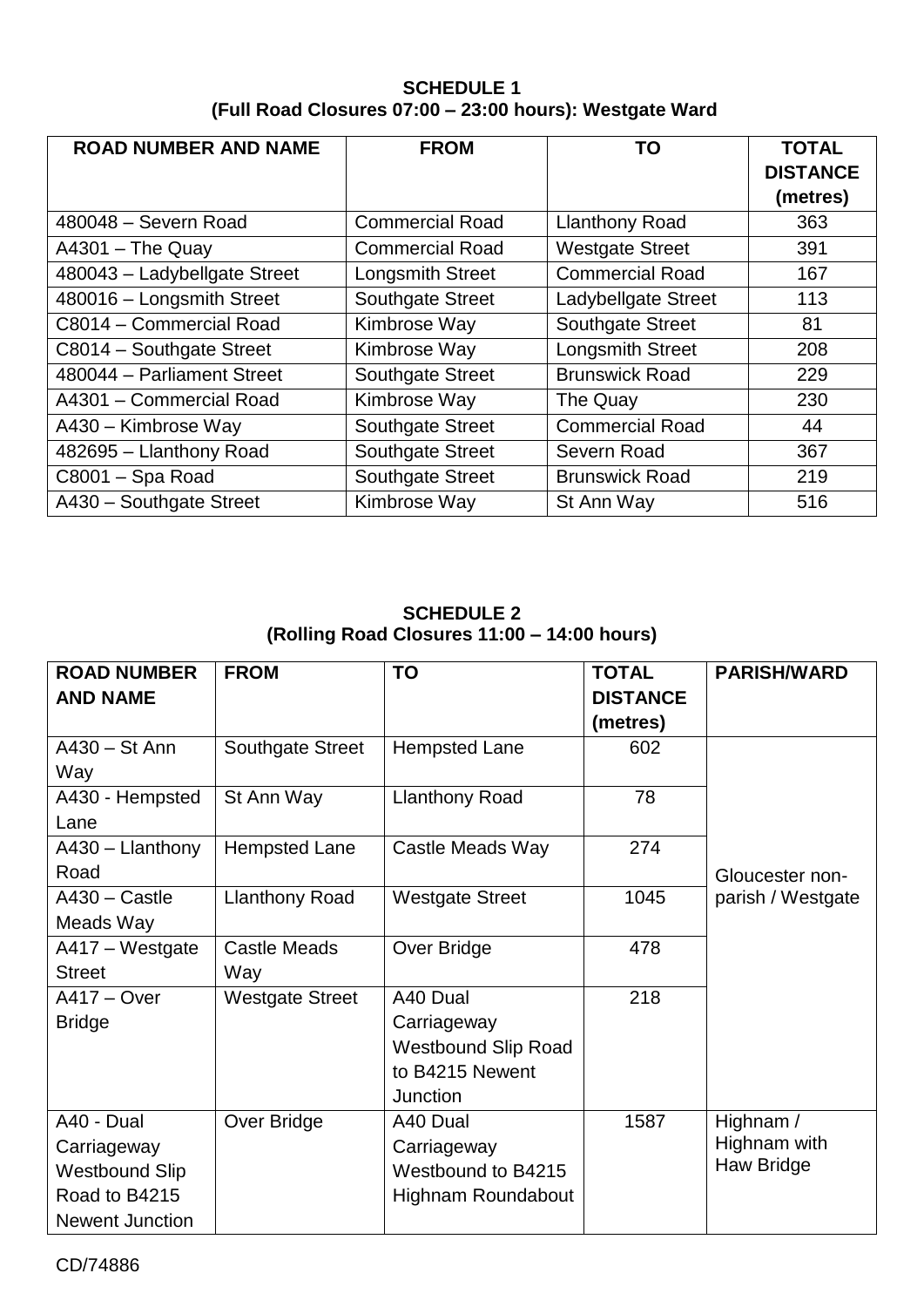| A40 - Dual              | A40 - Dual              | Main Road                    | 660  | Highnam /               |
|-------------------------|-------------------------|------------------------------|------|-------------------------|
| Carriageway             | Carriageway             |                              |      | Highnam with            |
| Westbound to            | <b>Westbound Slip</b>   |                              |      | Haw Bridge              |
| B4215 Highnam           | Road to B4215           |                              |      |                         |
| Roundabout              | <b>Newent Junction</b>  |                              |      |                         |
| A48 - Main Road         | A40 - Dual              | A48 From Denny               | 4956 | Highnam &               |
|                         | Carriageway             | <b>Bridge to The Cottage</b> |      | Minsterworth /          |
|                         | Westbound to            |                              |      | Highnam with            |
|                         | B4215 Highnam           |                              |      | Haw Bridge              |
|                         | Roundabout              |                              |      |                         |
| A48 - From              | Main Road               | A48 From The                 | 1326 |                         |
| Denny Bridge to         |                         | Cottage to Selwyn            |      |                         |
| The Cottage             |                         | Cottage                      |      | Westbury on             |
| A48 - From The          | A48 From Denny          | A48 From Selwyn              | 220  | Severn /<br>Westbury on |
| Cottage to Selwyn       | <b>Bridge to The</b>    | Cottage to Walmore           |      | Severn                  |
| Cottage                 | Cottage                 | House                        |      |                         |
| $A48 - From$            | A48 From The            | A48 From Walmore             | 1034 |                         |
| Selwyn Cottage to       | Cottage to Selwyn       | House to Wintles Hill        |      |                         |
| <b>Walmore House</b>    | House                   |                              |      |                         |
| A48 From                | $A48 - From$            | <b>Wintles Hill</b>          | 1295 |                         |
| <b>Walmore House</b>    | Selwyn Cottage to       |                              |      |                         |
| to Wintles Hill         | <b>Walmore House</b>    |                              |      |                         |
| A48 - Wintles Hill      | A48 From                | A48 From Junction            | 1119 |                         |
|                         | <b>Walmore House</b>    | with Adsett Lane to          |      |                         |
|                         | to Wintles Hill         | Junction with                |      |                         |
|                         |                         | <b>Blaisdon Road</b>         |      |                         |
| A48 - From              | <b>Wintles Hill</b>     | A48 From Junction            | 1192 |                         |
| Junction with           |                         | with Blaisdon Road to        |      |                         |
| <b>Adsett Lane to</b>   |                         | Junction with Flaxley        |      |                         |
| Junction with           |                         | Road                         |      |                         |
| <b>Blaisdon Road</b>    |                         |                              |      |                         |
| A48 - From              | A48 From                | A48 From Junction            | 497  |                         |
| Junction with           | Junction with           | with Flaxley Road to         |      |                         |
| <b>Blaisdon Road to</b> | Adsett Lane to          | <b>Broadoak</b>              |      |                         |
| Junction with           | Junction with           |                              |      |                         |
| <b>Flaxley Road</b>     | <b>Blaisdon Road</b>    |                              |      |                         |
| A48 From                | A48 - From              | <b>Elton Road</b>            | 604  |                         |
| Junction with           | Junction with           |                              |      |                         |
| Flaxley Road to         | <b>Blaisdon Road to</b> |                              |      |                         |
| <b>Broadoak</b>         | Junction with           |                              |      |                         |
|                         | <b>Flaxley Road</b>     |                              |      |                         |
| $A4151 - Elton$         | A48 From                | Littledean Road              | 1073 |                         |
| Road                    | Junction with           |                              |      | Littledean /            |
|                         | <b>Flaxley Road to</b>  |                              |      | Newnham                 |
|                         | <b>Broadoak</b>         |                              |      |                         |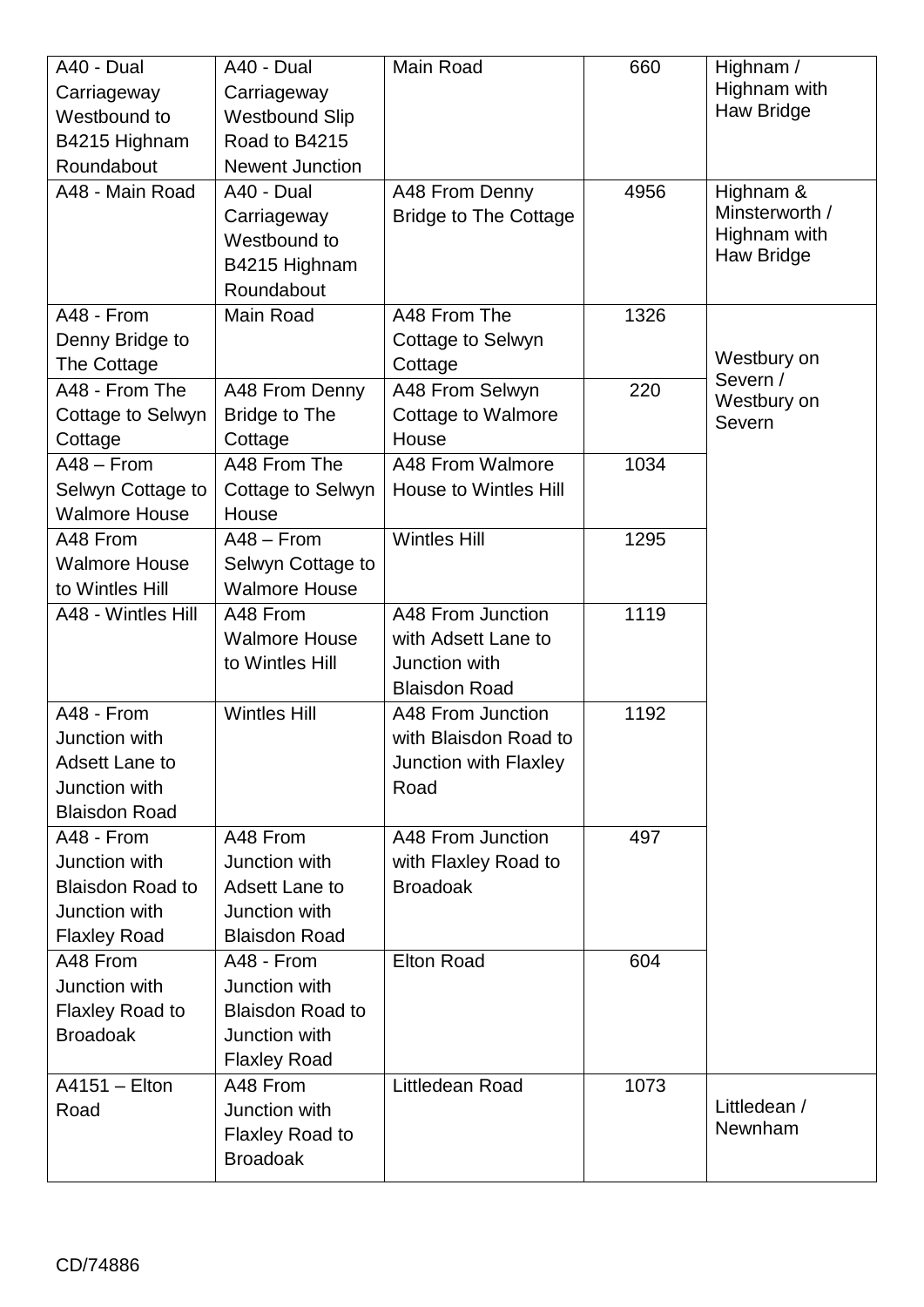| $A4151 -$              | <b>Elton Road</b>      | <b>Church Street</b>   | 1954 |                         |
|------------------------|------------------------|------------------------|------|-------------------------|
| Littledean Road        |                        |                        |      | Littledean /            |
| A4151 Church           | Littledean Road        | <b>Broad Street</b>    | 635  | Newnham                 |
| <b>Street</b>          |                        |                        |      |                         |
| A4151 - Broad          | <b>Church Street</b>   | <b>New Road</b>        | 486  |                         |
| <b>Street</b>          |                        |                        |      |                         |
| A4151 - New            | <b>Broad Street</b>    | <b>St Whites Road</b>  | 668  |                         |
| Road                   |                        |                        |      |                         |
| $B4226 - St$           | <b>New Road</b>        | Speech House Road      | 1482 | <b>Ruspidge Soudley</b> |
| <b>Whites Road</b>     |                        |                        |      | / Ruspidge              |
| B4226 - Speech         | <b>St Whites Road</b>  | Cannop Road            | 4557 | Cinderford /            |
| <b>House Road</b>      |                        |                        |      | <b>Cinderford West</b>  |
| B4234 - Cannop         | Speech House           | <b>Fancy Road</b>      | 3445 |                         |
| Road                   | Road                   |                        |      | West Dean /             |
| $B4234 - Fancy$        | Cannop Road            | New Road               | 256  | <b>Bream</b>            |
| Road                   |                        |                        |      |                         |
| B4234 - New            | <b>Fancy Road</b>      | <b>Whitecroft Road</b> | 357  |                         |
| Road                   |                        |                        |      |                         |
| $B4234 -$              | <b>New Road</b>        | <b>Parkend Road</b>    | 626  |                         |
| <b>Whitecroft Road</b> |                        |                        |      |                         |
| B4234 - Parkend        | <b>Whitecroft Road</b> | New Road               | 818  |                         |
| Road                   |                        |                        |      |                         |
| B4234 - New            | <b>Parkend Road</b>    | <b>Forest Road</b>     | 2291 | West Dean /             |
| Road                   |                        |                        |      | Pillowell               |
| $B4234 - Forest$       | <b>New Road</b>        | <b>Hill Street</b>     | 1553 | Lydney / Lydney         |
| Road                   |                        |                        |      | East                    |
| C379 - Hill Street     | <b>Forest Road</b>     | <b>Bream Road</b>      | 240  |                         |
| <b>B4231 - Bream</b>   | <b>Hill Street</b>     | Lydney Road            | 1873 | Lydney / Lydney         |
| Road                   |                        |                        |      | West & Alyburton        |
| $B4231 - Lydney$       | <b>Bream Road</b>      | <b>Coleford Road</b>   | 2170 |                         |
| Road                   |                        |                        |      | West Dean /             |
| B4231 - Coleford       | <b>Lydney Road</b>     | B4231 from Junction    | 1042 | <b>Bream</b>            |
| Road                   |                        | at Breams Cross        |      |                         |
|                        |                        | Farm to Junction at    |      |                         |
|                        |                        | <b>Pike House</b>      |      |                         |
| <b>B4231 - From</b>    | <b>Coleford Road</b>   | Road from Junction at  | 1897 |                         |
| Junction at            |                        | Trow Green to          |      | Newland /               |
| <b>Breams Cross</b>    |                        | <b>Coleford Road</b>   |      | Newland & Sling         |
| Farm to Junction       |                        |                        |      |                         |
| at Pike House          |                        |                        |      |                         |
| B4231 - Road           | <b>B4231 from</b>      | From Shop House        | 146  |                         |
| from Junction at       | Junction at            | Farm to Junction at    |      |                         |
| <b>Trow Green to</b>   | <b>Breams Cross</b>    | B4228 Trow Green       |      |                         |
| <b>Coleford Road</b>   | Farm to Junction       |                        |      |                         |
|                        | at Pike House          |                        |      |                         |
|                        |                        |                        |      |                         |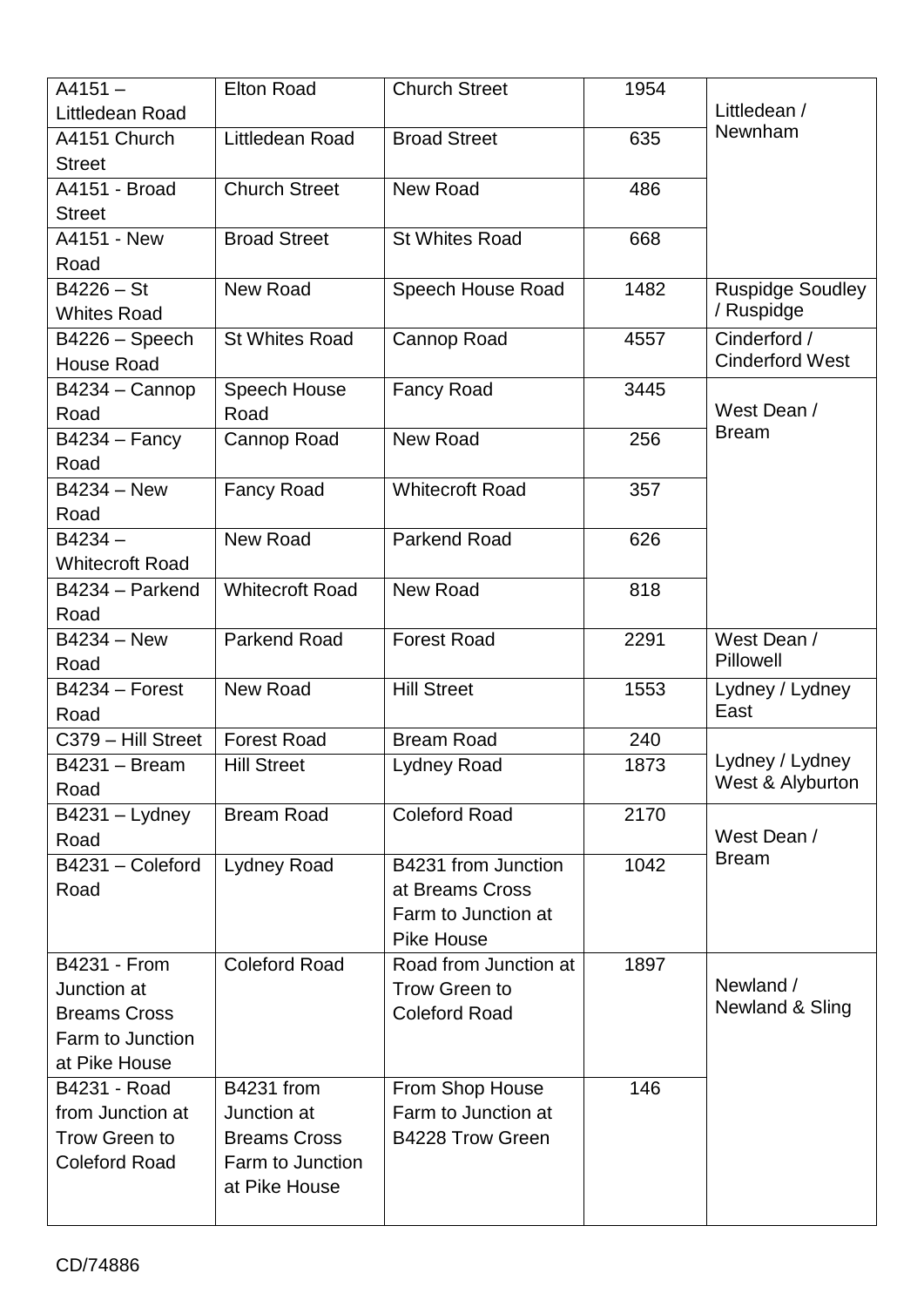| C357 - From          | B4231 Road from          | Platwell                   | 545  |                          |
|----------------------|--------------------------|----------------------------|------|--------------------------|
| Shop House Farm      | Junction at Trow         |                            |      | Newland /                |
| to Junction at       | <b>Green to Coleford</b> |                            |      | Newland & Sling          |
| B4228 Trow           | Road                     |                            |      |                          |
| Green                |                          |                            |      |                          |
| C357 - Platwell      | From Shop House          | <b>Church Road</b>         | 508  |                          |
|                      | Farm to Junction         |                            |      |                          |
|                      | at B4228 Trow            |                            |      |                          |
|                      | Green                    |                            |      |                          |
| C357 - Church        | Platwell                 | The Cross                  | 266  |                          |
| Road                 |                          |                            |      |                          |
| C357 - The Cross     | <b>Church Road</b>       | <b>Lower Cross</b>         | 275  |                          |
| C357 - Lower         | <b>The Cross</b>         | The Butts                  | 241  |                          |
| Cross                |                          |                            |      |                          |
| $C357 - The Butts$   | <b>Lower Cross</b>       | Road from Junction         | 806  |                          |
|                      |                          | with Rookery Lane to       |      |                          |
|                      |                          | Junction at                |      |                          |
|                      |                          | <b>Scatterbrook Farm</b>   |      |                          |
| C357 - Road from     | The Butts                | Road from Junction         | 688  |                          |
|                      |                          |                            |      |                          |
| Junction with        |                          | with Almhouse Road         |      |                          |
| Rookery Lane to      |                          | to Junction with           |      |                          |
| Junction at          |                          | Rookery Lane               |      |                          |
| Scatterbrook         |                          |                            |      |                          |
| Farm                 |                          |                            |      |                          |
| C357 - Road from     | Road from                | Road from Swanpool         | 361  |                          |
| Junction with        | Junction with            | Wood to Junction with      |      |                          |
| Almhouse Road        | Rookery Lane to          | Almhouse Road              |      |                          |
| to Junction with     | Junction at              |                            |      |                          |
| <b>Rookery Lane</b>  | Scatterbrook             |                            |      |                          |
|                      | Farm                     |                            |      |                          |
| C357 - Road from     | Road from                | Road from Junction at      | 1066 |                          |
| Swanpool Wood        | Junction with            | <b>Cherry Orchard Farm</b> |      |                          |
| to Junction with     | Almhouse Road            | to Scowles Road            |      |                          |
| <b>Almhouse Road</b> | to Junction with         |                            |      |                          |
|                      | Rookery Lane             |                            |      |                          |
| C23 - Road from      | Road from                | <b>Scowles Road</b>        | 146  | <b>Staunton Coleford</b> |
| Junction at Cherry   | Swanpool Wood            |                            |      | / Newland & Sling        |
| Orchard Farm to      | to Junction with         |                            |      |                          |
| <b>Scowles Road</b>  | Almhouse Road            |                            |      |                          |
| C23 - Scowles        | Road from                | Road from Bungalow         | 1552 |                          |
| Road                 | Junction at Cherry       | to Junction with           |      | Coleford /               |
|                      | Orchard Farm to          | A4136                      |      | Coleford                 |
|                      | <b>Scowles Road</b>      |                            |      |                          |
| C23 - Road from      | <b>Scowles Road</b>      | <b>Staunton Road</b>       | 152  |                          |
| Bungalow to          |                          |                            |      |                          |
| Junction with        |                          |                            |      |                          |
| A4136                |                          |                            |      |                          |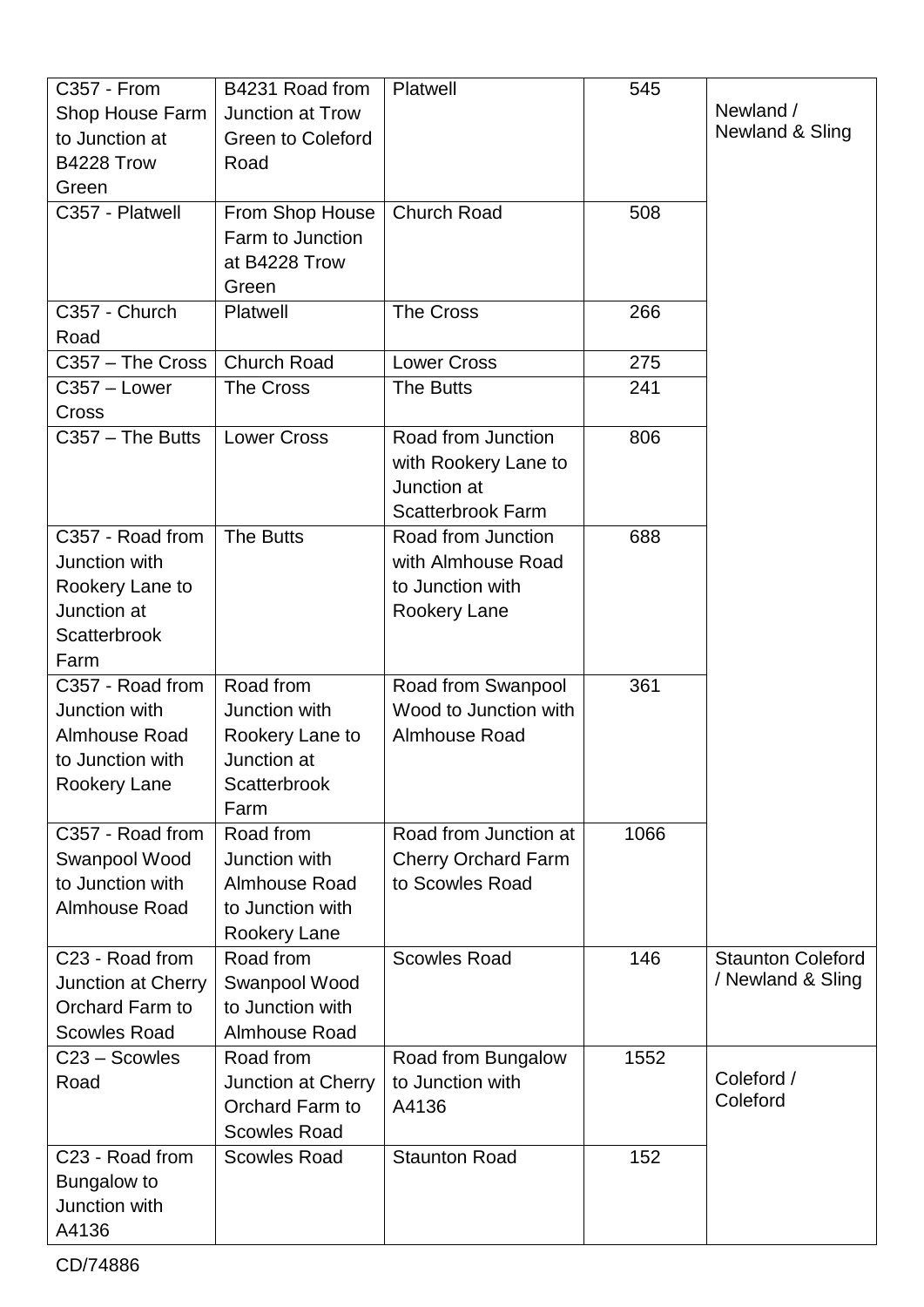| B4228 - Staunton        | Road from                | <b>Bank Street</b>     | 922  | Coleford /        |
|-------------------------|--------------------------|------------------------|------|-------------------|
| Road                    | Bungalow to              |                        |      | Coleford          |
|                         | Junction with            |                        |      |                   |
|                         | A4136                    |                        |      |                   |
| $B4228 - Bank$          | <b>Staunton Road</b>     | <b>Gloucester Road</b> | 142  |                   |
| <b>Street</b>           |                          |                        |      |                   |
| $B4028 -$               | <b>Bank Street</b>       | <b>Bakers Hill</b>     | 645  |                   |
| <b>Gloucester Road</b>  |                          |                        |      |                   |
| B4028 - Bakers          | <b>Gloucester Road</b>   | Mile End Road          | 398  |                   |
| Hill                    |                          |                        |      |                   |
| <b>B4028 - Mile End</b> | <b>Bakers Hill</b>       | Edge End Road          | 487  | Coleford / Berry  |
| Road                    |                          |                        |      | Hill              |
| B4028 - Edge            | Mile End Road            | A4136 Worrall Hill to  | 939  |                   |
| <b>End Road</b>         |                          | Edge End               |      | West Dean / Berry |
| B4028 - High            | Edge End Road            | A4136 Worrall Hill to  | 535  | Hill              |
| <b>Beech Road</b>       |                          | Edge End               |      |                   |
| A4136 - Worrall         | High Beech Road          | <b>New Road</b>        | 1204 |                   |
| Hill to Edge End        |                          |                        |      |                   |
| A4136 - Road            | A4136 Worrall Hill       | A4136 Road from        | 684  |                   |
| from Junction with      | to Edge End              | <b>Swallow Vallets</b> |      | Lydbrook CP /     |
| New Road                |                          | Lodge to Mireystock    |      | Lydbrook          |
| Hangerberry             |                          | Crossroad              |      |                   |
| A4136 - Road            | A4136 Road from          | B4234 from Church      | 865  |                   |
| from Swallow            | <b>Junction with New</b> | Road to Mireystock     |      |                   |
| Vallets Lodge to        | Road                     | <b>Cross Roads</b>     |      |                   |
| Mireystock              | Hangerberry              |                        |      |                   |
| Crossroad               |                          |                        |      |                   |
| <b>B4234 - From</b>     | A4136 Road from          | <b>Church Road</b>     | 1352 |                   |
| Church Road to          | <b>Swallow Vallets</b>   |                        |      |                   |
| Mireystock Cross        | Lodge to                 |                        |      |                   |
| Roads                   | Mireystock               |                        |      |                   |
|                         | Crossroad                |                        |      |                   |
| C28 - Church            | B4234 from The           | Church Hill            | 238  |                   |
| Road                    | Anchor Inn to            |                        |      | Lydbrook /        |
|                         | <b>Church Road</b>       |                        |      | Lydbrook          |
| C28 - Church Hill       | <b>Church Road</b>       | Joys Green Road        | 311  |                   |
|                         |                          |                        |      |                   |
| C28 - Joys Green        | Church Hill              | Townsend               | 1776 | Ruardean /        |
| Road                    |                          |                        |      | Mitcheldean-      |
| C28 - Townsend          | Joys Green Road          | West End               | 339  | Ruardean &        |
| C28 West End            | Townsend                 | The Square             | 134  | <b>Drybrook</b>   |
| $C28 - The$             | <b>West End</b>          | <b>High Street</b>     | 83   |                   |
| Square                  |                          |                        |      |                   |
| C28 - High Street       | The Square               | <b>High Street</b>     | 76   |                   |
| $C351 - High$           | <b>High Street</b>       | Crossways              | 458  |                   |
| <b>Street</b>           |                          |                        |      |                   |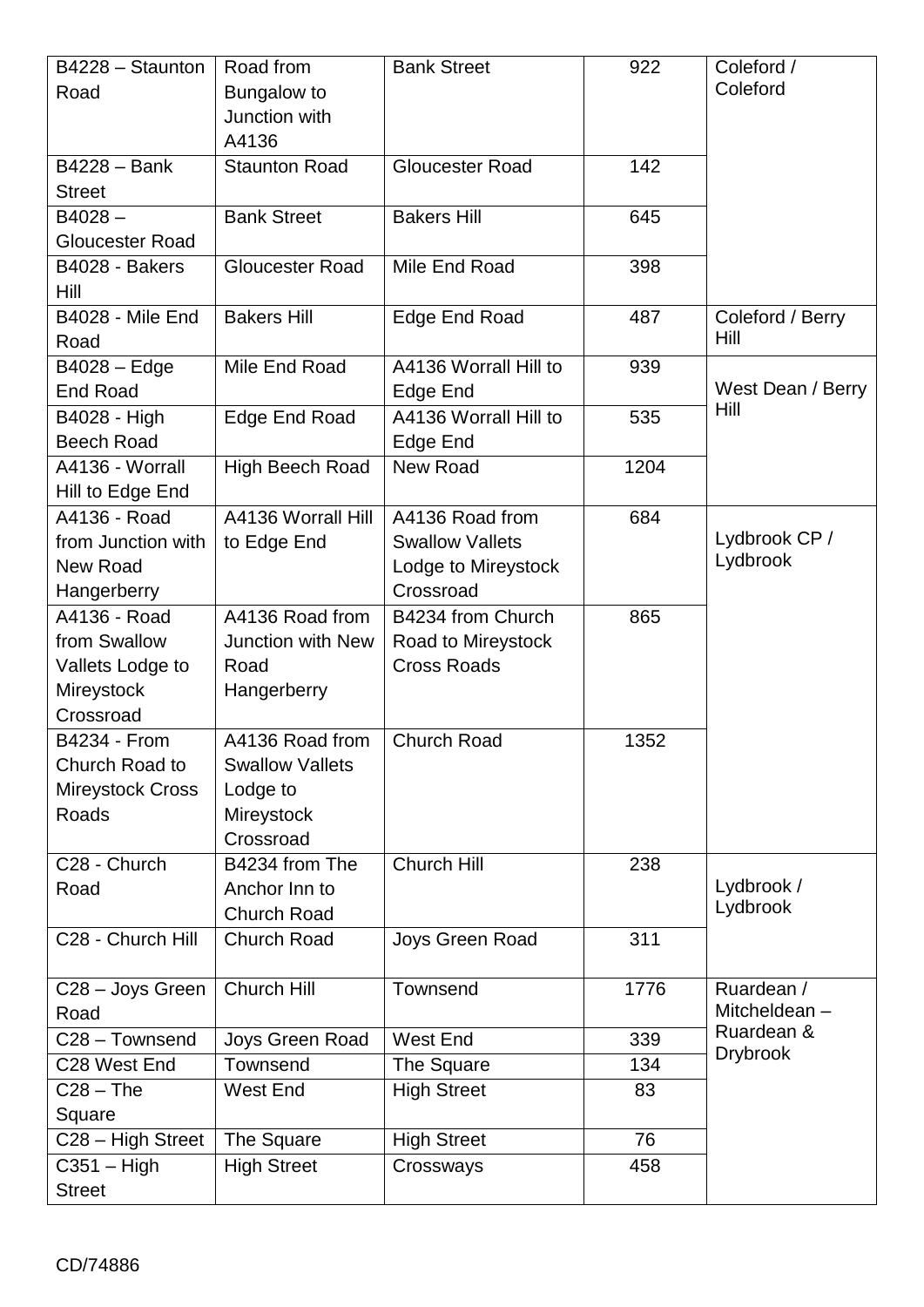| $C351 -$<br>Crossways                                      | <b>High Street</b>                                   | Morse Road                                                       | 351  | Ruardean /<br>Mitcheldean-<br>Ruardean &<br><b>Drybrook</b>    |
|------------------------------------------------------------|------------------------------------------------------|------------------------------------------------------------------|------|----------------------------------------------------------------|
| $C351 - Morse$<br>Road                                     | Crossways                                            | Drybrook Road                                                    | 2079 | Drybook /                                                      |
| C32 - Drybrook<br>Road                                     | Morse Road                                           | <b>High Street</b>                                               | 997  | Mitcheldean-<br>Ruardean &<br><b>Drybrook</b>                  |
| C31 - High Street                                          | <b>Drybrook Road</b>                                 | Road from Drybrook<br>Rugby Club to Beech<br>Walk                | 700  |                                                                |
| C31 - Road from<br>Drybrook Rugby<br>Club to Beech<br>Walk | <b>High Street</b>                                   | Road from Beech<br><b>Walk to Stenders</b><br>Road               | 451  |                                                                |
| C31 - Road from<br>Beech Walk to<br><b>Stenders Road</b>   | Road from<br>Drybrook Rugby<br>Club to Beech<br>Walk | <b>Stenders Road</b>                                             | 802  | Mitcheldean /<br>Mitcheldean-<br>Ruardean &<br><b>Drybrook</b> |
| C31 - Stenders<br>Road                                     | Road from Beech<br><b>Walk to Stenders</b><br>Road   | Mill End                                                         | 240  |                                                                |
| C31 - Mill End                                             | <b>Stenders Road</b>                                 | <b>Stars Pitch</b>                                               | 82   |                                                                |
| <b>B4224 - Stars</b><br>Pitch                              | Mill End                                             | <b>Hawker Hill</b>                                               | 108  |                                                                |
| B4224 - Hawker<br>Hill                                     | <b>Stars Pitch</b>                                   | <b>Merrin Street</b>                                             | 108  |                                                                |
| B4224 - Merrin<br><b>Street</b>                            | Hawker Hill                                          | Gloucester Road                                                  | 94   |                                                                |
| A4136 -<br><b>Gloucester Road</b>                          | <b>Merrin Street</b>                                 | Monmouth Road                                                    | 1179 |                                                                |
| A4136 -<br><b>Monmouth Road</b>                            | Gloucester Road                                      | Longhope Road                                                    | 1859 | Longhope /<br>Longhope &<br>Huntley                            |
| A4136 -<br>Longhope Road                                   | Monmouth Road                                        | <b>Broom Hill</b>                                                | 1951 | Huntley /                                                      |
| A4136 - Broom<br>Hill                                      | Longhope Road                                        | Ross Road                                                        | 1226 | Longhope &<br>Huntley                                          |
| A40 - Ross Road                                            | <b>Broom Hill</b>                                    | <b>Newent Lane</b>                                               | 208  |                                                                |
| B4216 - Newent<br>Lane                                     | Ross Road                                            | <b>B4216 Road</b><br>Unofficially known as<br><b>Newent Lane</b> | 2612 | Taynton / Newent<br>& Taynton                                  |
| B4216 - Road<br>Unofficially known<br>as Newent Lane       | <b>Newent Lane</b>                                   | Road from B4216<br>Springfield to May Hill<br>Junction           | 1492 |                                                                |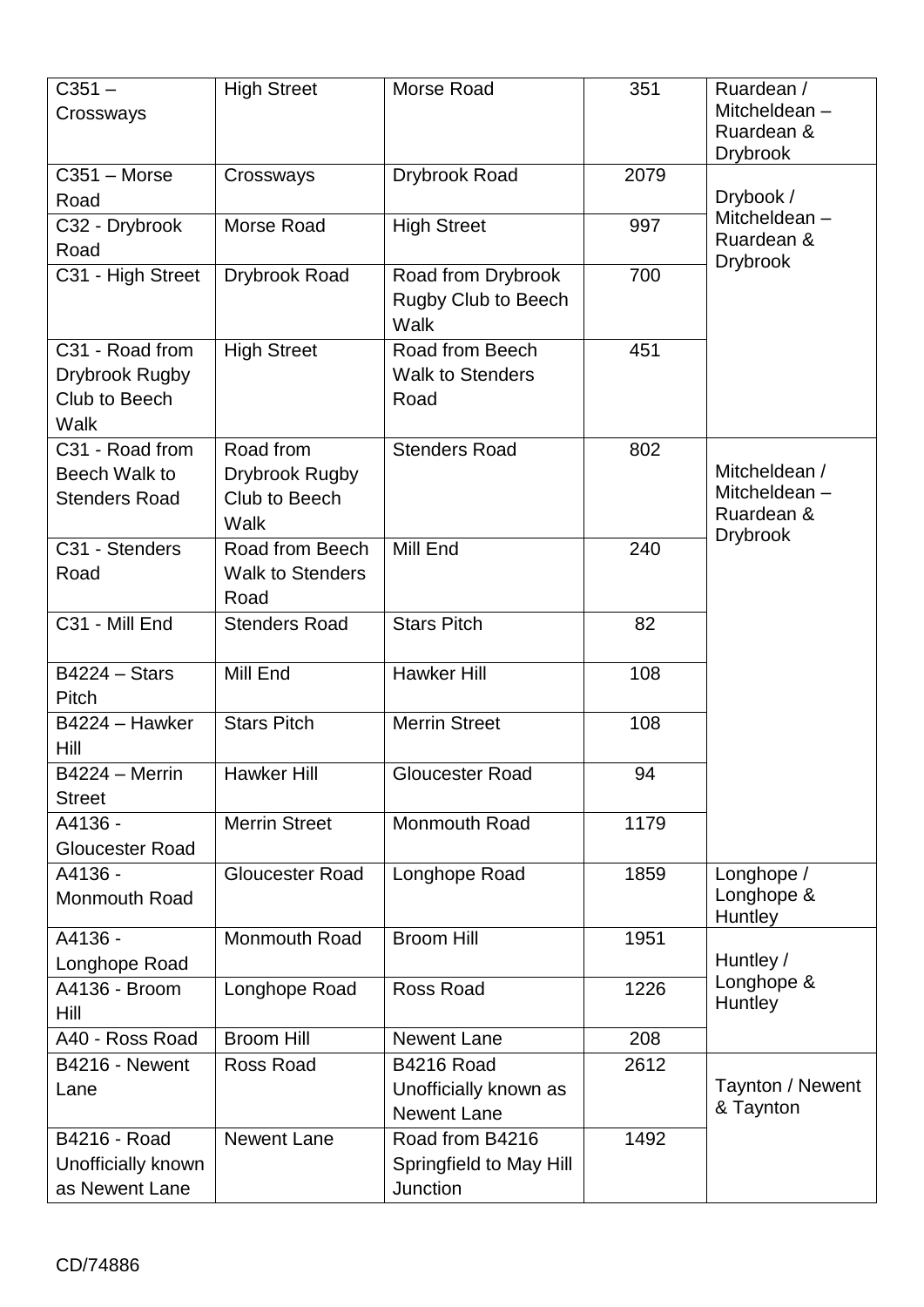| B4216 - Road              | <b>B4216 Road</b>         | Road from B4216             | 999  |                  |
|---------------------------|---------------------------|-----------------------------|------|------------------|
| from $B4216$              | Unofficially know         | Anthonys Cross to           |      | Newent / Newent  |
| Springfield to May        | as Newent Lane            | Springfield                 |      | & Taynton        |
| <b>Hill Junction</b>      |                           |                             |      |                  |
| B4216 - Road              | Road from B4216           | B4216 Culver St to          | 200  |                  |
| from B4216                | Springfield to May        | <b>Anthonys Cross</b>       |      |                  |
| <b>Anthonys Cross</b>     | <b>Hill Junction</b>      |                             |      |                  |
| to Springfield            |                           |                             |      |                  |
| B4216 - Culver St         | Road from B4216           | <b>Culver Street</b>        | 1076 |                  |
| to Anthonys               | <b>Anthonys Cross</b>     |                             |      |                  |
| Cross                     | to Springfield            |                             |      |                  |
| B4216 - Culver            | B4216 Culver St           | <b>Broad Street</b>         | 1013 |                  |
| <b>Street</b>             | to Anthonys               |                             |      |                  |
|                           | Cross                     |                             |      |                  |
| <b>B4216 - Broad</b>      | <b>Culver Street</b>      | <b>High Street</b>          | 75   |                  |
| <b>Street</b>             |                           |                             |      |                  |
| $B4216 - High$            | <b>Broad Street</b>       | B4221 By-Pass               | 298  |                  |
| <b>Street</b>             |                           | <b>Newent</b>               |      |                  |
| $B4221 - By-Pass$         | <b>High Street</b>        | <b>Station Road</b>         | 24   |                  |
| <b>Newent</b>             |                           |                             |      |                  |
| B4215 - Station           | B4221 By-Pass             | Ledbury Road                | 130  |                  |
| Road                      | <b>Newent</b>             |                             |      |                  |
| B4215 - Ledbury           | <b>Station Road</b>       | <b>Tewkesbury Road</b>      | 77   | Oxenhall /       |
| Road                      |                           |                             |      | <b>Dymock</b>    |
| $C65 -$                   | Ledbury Road              | <b>Road from Gloucester</b> | 2852 | Newent / Newent  |
| <b>Tewkesbury Road</b>    |                           | Road to Tewkesbury          |      | & Taynton        |
|                           |                           | Road                        |      |                  |
| C65 - Road from           | <b>Tewkesbury Road</b>    | Forge Lane                  | 669  | Upleadon /       |
| <b>Gloucester Road</b>    |                           |                             |      | Hartpury &       |
| to Tewkesbury             |                           |                             |      | Redmarley        |
| Road                      |                           |                             |      |                  |
| C65 - Forge Lane          | Road from                 | Road from Junction at       | 3248 |                  |
|                           | <b>Gloucester Road</b>    | Oridge Street to            |      | Hartpury /       |
|                           | to Tewkesbury             | Junction at Forge           |      | Hartpury &       |
|                           | Road                      | Lane                        |      | Redmarley        |
| C65 - Road from           | Forge Lane                | <b>Oridge Street</b>        | 411  |                  |
| Junction at Oridge        |                           |                             |      |                  |
| <b>Street to Junction</b> |                           |                             |      |                  |
| at Forge Lane             |                           |                             |      |                  |
| C65 - Oridge              | Road from                 | <b>Barn Lane</b>            | 1516 |                  |
| <b>Street</b>             | Junction at Oridge        |                             |      | Corse / Hartpury |
|                           | <b>Street to Junction</b> |                             |      | & Redmarley      |
|                           | at Forge Lane             |                             |      |                  |
| C65 - Barn Lane           | <b>Oridge Street</b>      | <b>Worcester Road</b>       | 595  |                  |
| $B4211 -$                 | <b>Barn Lane</b>          | Main Road                   | 1450 |                  |
| <b>Worcester Road</b>     |                           |                             |      |                  |